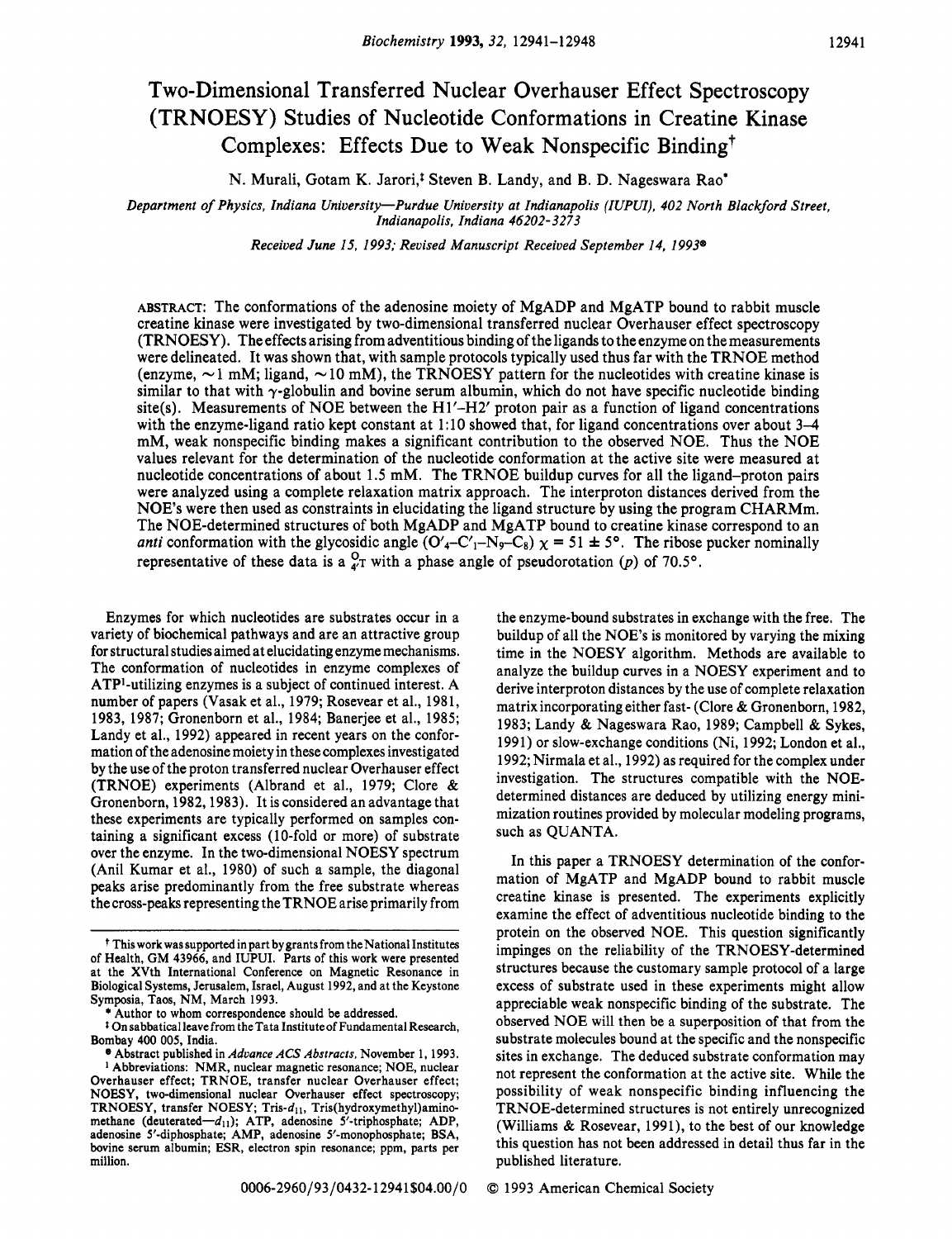Rosevear et al. (1987) have previously reported the conformation of MgATP bound to creatine kinase on the basis of one-dimensional TRNOE experiments. The NOE measurements were made by the method of monochromatic saturation and were analyzed by two-spin approximation applied to each pair. The results presented in this paper include a comprehensive analysis of the NOE data for all the spin pairs provided by the 2D-NMR methodology, in addition to delineating the effects of nonspecific binding. Furthermore, the conformation of bound MgADP has also been determined.

## **EXPERIMENTAL PROCEDURES**

*Materials.* ADP, ATP, creatine and rabbit muscle lactate dehydrogenase,  $\gamma$ -globulin (Bovine Cohn fraction II), and bovine serum albumin were obtained from Sigma Chemical Co. Rabbit muscle pyruvate kinase was obtained from Boehringer Mannheim GmbH. **Tris(hydroxymethy1)amino**methane (deuterated- $-d_{11}$ ) and 99.99% D<sub>2</sub>O were supplied by Research Organics Inc. All other chemicals used were of analytical reagent grade.

*Enzyme Preparation.* Creatine kinase was prepared from rabbit skeletal muscle, by method B of Kuby et al. (1954) and was subjected to Sephadex G-75 column chromatography as described by Jarori et al. (1985). The specific activity of enzyme at this stage was  $\sim$  70 IU. Such a preparation of the enzyme was free from ATPase and adenylate kinase contamination. During the NMR measurements, which typically lasted for  $\sim$  70 h, no hydrolysis of ATP was observed. For TRNOESY experiments, the enzyme was dialyzed against 1 mM NH40H, pH 9.0, lyophilized, and then dissolved in a  $D_2O$  solution of 50 mM Tris- $d_{11}$ -Cl, pH 8.0. The sample was freeze-dried once more and redissolved in 99.99%  $D_2O$ . The specific activity at this stage was *>55* IU. Protein and nucleotide concentrations were determined spectrophotometrically with  $\epsilon_{280}^{mg/mL} = 0.894$  cm<sup>-1</sup> and a dimer molecular weight of 81 000 (Noda et al., 1954) for the enzyme and  $\epsilon_{259}^{mM}$  = 15.4 cm<sup>-1</sup> for ATP and ADP. The enzyme concentrations were defined in terms of a subunit molecular weight of 40 500. The pH values reported here correspond to the readings on a Beckman Altex Model 3500 digital pH meter and are not corrected for isotope effects.

*NMR Measurements.* IH NMR measurements at 500 MHz were made on a Varian Unity 500 NMR spectrometer. Composition of a typical sample on which measurements were made to determine the nucleotide structure: creatine kinase, 0.364 mM; ATP (or ADP), 1.47 mM;  $MgCl<sub>2</sub>$ , 20 mM; Tris $d_{11}$ -Cl, 50 mM at pH 8.0 in a sample volume of 600  $\mu$ L. This protocol was arrived at after a detailed investigation of the effects of nonspecific binding of the nucleotides to the protein which occurs at higher nucleotide concentrations (see Results and Analysis). The solutions were in  $D_2O$ , and the sample temperature was maintained at 10 °C. Magnesium ion concentration was adequate for complete saturation of the nucleotide, as evidenced by the coalescence H5' and **HS'**  resonances in the spectrum. The numbering of the relevant protons is illustrated in Figure 1.

NOESY time-domain data were collected in the hyper complex mode (States et al., 1982) with 256  $t_1$  increments and 2K data points during the acquisition period ( $t_2$  dimension), for mixing times of 40,80,120,160,200, and 300 ms. Thirtytwo scans were averaged for each  $t_1$  increment, and the zeroquantum interference was suppressed by random variation of the mixing time (up to 10% of its value) between different  $t_1$ increments (Macura et al., 1981). **A** relaxation delay of 2 s



**FIGURE** 1: Adenosine moiety showing the numbering system used for the relevant protons.

was used, and the carrier frequency was placed at the HDO resonance in all the experiments. The solvent resonance was also suppressed by monochromatic irradiation using the decoupler channel during intervals of the relaxation delay, the  $t_1$  period, and the mixing period. Two-dimensional Fourier transformation was performed along both the dimensions with a Gaussian apodization and zero-filling to obtain a 2K (Fl) **X** 4K (F2) data set. The spectra were phased to pure absorption mode. Normalized NOE's were determined by dividing the observed cross-peak volume by the diagonal peak volume of H1' extrapolated to zero mixing time and then converted to percentage. In experiments where the measurements were made only for a single mixing time (80 ms), a control spectrum was recorded with zero mixing time. The diagonal intensity of the H1' resonance from such a control measurement was used to normalize the NOE's.

*Theoretical Details.* It has been shown that in the limit of fast exchange the characteristic equation for TRNOE is given by

$$
\frac{\mathrm{d}}{\mathrm{d}t}\mathbf{m} = -\mathbf{R}\mathbf{m} \tag{1}
$$

where **m** is a magnetization vector for all the spins and **R** is an average relaxation matrix given by

$$
\mathbf{m} = \mathbf{m}^b + \mathbf{m}^f \tag{2}
$$

$$
\mathbf{R} = p_b \mathbf{W}^b + p_f \mathbf{W}^f \tag{3}
$$

In eqs 2 and 3, **mb** and **mf** are n-component magnetization vectors,  $W^b$  and  $W^f$  are  $n \times n$  relaxation matrices, and  $p_b$  and *pf* are population fractions respectively for the bound and free ligands, each containing *n* spins (Landy & Nageswara Rao, 1989; Koning et al., 1990; Campbell & Sykes, 1991). The relaxation matrix elements of **Wb** and **Wf** are given by standard expressions for the case of the dipolar interaction (Abragam, 1961; Noggle & Schirmer, 1971; Kalk & Berendson, 1976; Keepers & James, 1984; Landy & Nageswara Rao, 1989) ing et al., 1990; Campbell & Syl<br>matrix elements of W<sup>b</sup> and W<sup>f</sup> are g<br>for the case of the dipolar interaction<br>gle & Schirmer, 1971; Kalk & B<br>James, 1984; Landy & Nagesw<br> $W_{ij} = W_{ji} = \frac{\gamma^4 h^2 \tau_c}{10 r_{ij}^6}[-1 + \frac{6}{1 + 4\omega}$ 

$$
W_{ij} = W_{ji} = \frac{\gamma^4 h^2 \tau_c}{10 r_{ij}^6} \left[ -1 + \frac{6}{1 + 4\omega^2 \tau_c^2} \right]
$$
 (4)

and

$$
W_{ij} = W_{ji} = \frac{\gamma^4 h^2 \tau_c}{10 r_{ij}^6} \left[ -1 + \frac{6}{1 + 4\omega^2 \tau_c^2} \right] \tag{4}
$$
  

$$
W_{ii} = \frac{\gamma^4 h^2 \tau_c}{10} \left[ 1 + \frac{3}{1 + \omega^2 \tau_c^2} + \frac{6}{1 + 4\omega^2 \tau_c^2} \right] \sum_{k \neq i} r_{ik}^{-6} \tag{5}
$$

in which  $\gamma$  and  $\omega$  are the gyromagnetic ratio and Larmor frequency of the protons, *'(1* is the distance between spins *i* and *j*, and  $\tau_c$  is the isotropic rotational correlation time. These parameters will correspond to the bound and free species,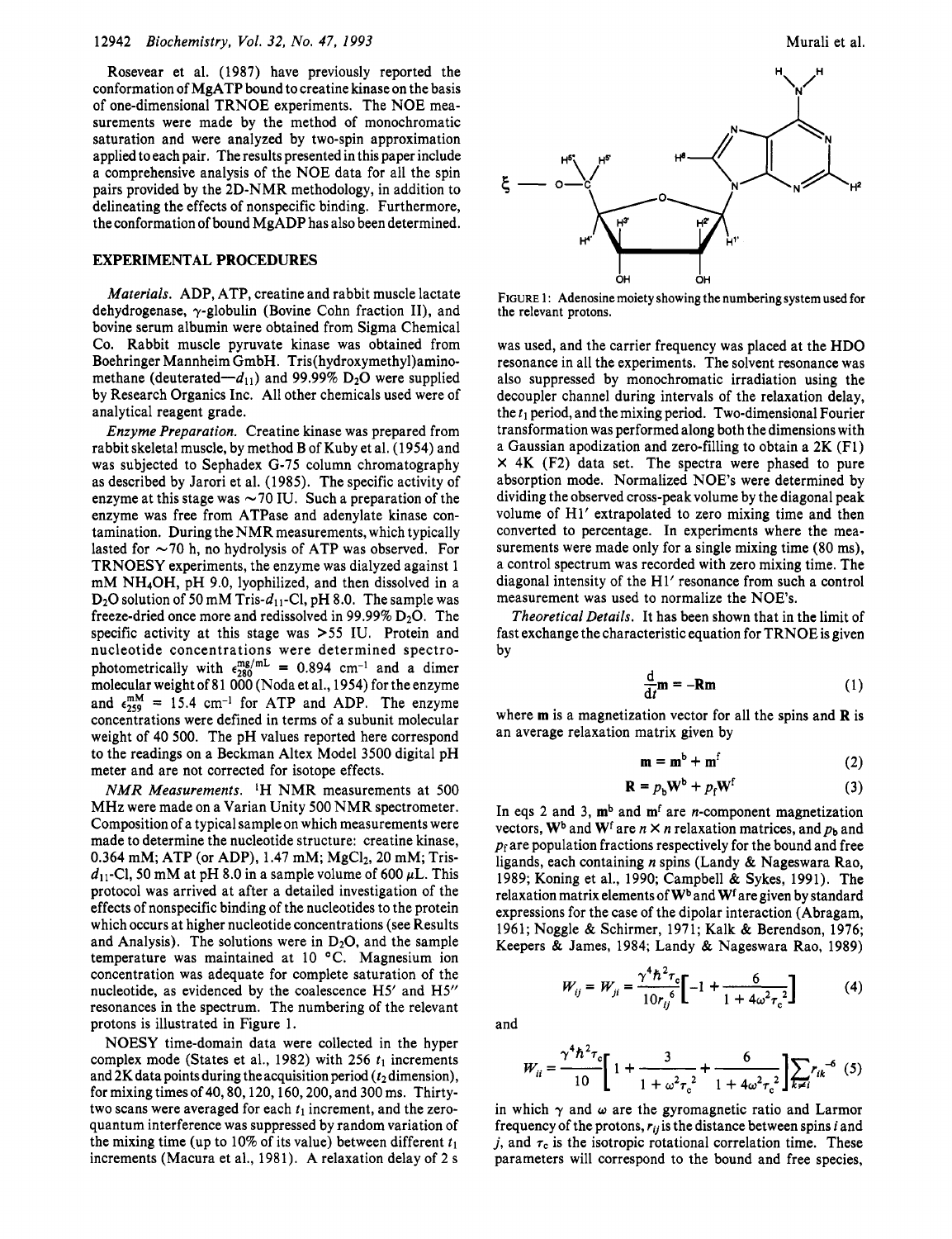Nucleotide Conformations in Creatine Kinase Complexes

depending on whether  $W^b$  or  $W^f$  is evaluated. The elements of  $m<sup>b</sup>$  and  $m<sup>f</sup>$  are similarly given by analogous expressions, e.g.

$$
m_i^{\mathrm{b}} = M_{zi}^{\mathrm{b}} - M_{0i}^{\mathrm{b}} \tag{6}
$$

where  $M_{zi}^{b}$  is the instantaneous value of the *z* component of the magnetization of spin *i* in the bound state and  $M_{0i}^b$  is its equilibrium value. Equations **4** and *5* assume that the spin system is in a single conformation characterized by the distances *rij* and undergoing isotropic rotational diffusion system is in a single conformation characterized by the distances  $r_{ij}$  and undergoing isotropic rotational diffusion characterized by  $\tau_c$ . The intensity of the  $i \leftarrow j$  cross-peak in a time dimensional TRNOESV approxim a two-dimensional TRNOESY experiment representing polarization transfer from *j* to *i*, for a mixing time  $\tau_m$ , is given by

$$
m_{i \leftarrow j}(\tau_{\mathfrak{m}}) = (\mathbf{e}^{-\mathbf{R}\tau_{\mathfrak{m}}})_{ij} M_{0j} \tag{7}
$$

$$
= \left[1 - \mathbf{R}\tau_{\rm m} + \frac{1}{2}\mathbf{R}^2\tau_{\rm m}^2 - \frac{1}{6}\mathbf{R}^3\tau_{\rm m}^3 + \dots\right]_{ij}M_{0j} \tag{8}
$$

Equation 8 shows that, for short mixing times, the buildup of the intensity of a cross-peak in a TRNOESY spectrum, given by  $m_{i\rightarrow j}(\tau_m)$  *ps*  $\tau_m$ , is a polynomial in  $\tau_m$ , and the initial slope of the buildup given by the linear term yields  $R_{ij}$ . Since usually  $\tau_c^b > \tau_c^f$ ,  $p_b/p_f$  is 0.1–0.25, and  $(\omega \tau_c^b)^2 \gg 1$ , it is readily seen from eqs 3 and **4** that

$$
R_{ij} \approx p_{\rm b} W_{ij} \approx -\frac{\gamma^4 h^2 p_{\rm b} \tau_{\rm c}^{\rm b}}{10(r_{ij}^{\rm b})^6}
$$
(9)

Thus the ratios of initial slopes for different spin pairs are related to the corresponding internuclear distances in the bound conformation as

$$
(R_{ij}/R_{ik}) \approx (r_{ik}^b/r_{ij}^b)^6 \tag{10}
$$

The distance  $r_{ij}^b$  can be estimated in terms of a calibration distance from eq 10 if such **a** distance can be identified within the spin system. Implicitly, the calibration distance allows the evaluation of  $\tau_c^b$  (more precisely  $p_b\tau_c^b$ ). Depending on the specific spin system of interest, and the accuracy and completeness of the experimental data, a comprehensive analysis of the data may then be made using eq 7 to obtain an iterative fit between theory and experiment. It may be seen from **eqs** 3,4, and **8** that the cross-peak intensities in a TRNOESY spectrum for a ligand in fast exchange between bound and free forms are similar to those of an intact system with an effective correlation time given by  $p_b\tau_c^b$ . Multiplespin (or spin-diffusion) effects on the observed intensities arise from quadratic and higher-order terms in eq 8.

*Molecular Modeling and Energy Calculations.* Molecular modeling and energy calculations were carried out using the CHARMm program (Brooks et al., 1983) in the software package QUANTA running on a Silicon Graphics computer system. The calculations were performed on an AMP molecule in vacuum. The distances derived from NOE's were given as constraints having a force constant of 20 kcal/(mol  $\AA^2$ ) and allowing a range of variation of  $\pm 10\%$  in distances. The energy was minimized using Powell's method available with the package.

## **RESULTS AND ANALYSIS**

*Nonspecific Binding of the Nucleotides to the Protein.*  Figure 2A shows the proton TRNOESY spectrumof MgADP in the presence of creatine kinase for a mixing time of 120 ms. The spectrum clearly shows all the interproton **NOE**'s in the adenosine moiety of MgADP. The substrate and enzyme



FIGURE 2: (A, Top) 500-MHz proton TRNOESY spectrum of a creatine kinase-MgADP complex in D<sub>2</sub>O solution at 10 °C and pH 8.0. The sample contained creatine kinase (1.03 mM), ADP (10.18 mM), and MgCl<sub>2</sub> (20 mM); 50 mM Tris-d<sub>11</sub>-Cl buffer was used to maintain the pH at 8. The sample volume was  $600 \mu L$ . NOESY time domain data were collected with  $256 \times 2$   $t_1$  increments and  $2K$ points during each accumulation during *t2;* **32** transients were collected for each  $t_1$ . The mixing time was 120 ms, and a relaxation delay of <sup>2</sup>**s** was used. Two-dimensional Fourier transformation was performed along both the dimensions with a Gaussian apodization and zerofilling to obtain a  $2K$  (F1)  $\times$  4K (F2) data set. The spectra were phased to pure absorption mode. (B, Bottom) 500-MHz proton TRNOESY spectrum of a  $\gamma$ -globulin-MgADP complex in D<sub>2</sub>O solution at 10<sup>°</sup>C. Concentrations:  $\gamma$ -globulin, 0.45<sup>°</sup> mM; ADP, 10.18 mM; MgCl<sub>2</sub>, 20 mM. The **NOESY** accumulation and processing parameters are same as described for part A.

concentrations in this sample were 10.18 mM, MgADP, and 1.03 mM, creatine kinase (sites). Other details regarding the sample are given in the figure caption. The sample protocol is similar to those used in most published TRNOE experiments on MgATP bound to ATP-utilizing enzymes (Vasak et al., 1979; Rosevear et al., 1981, 1983, 1987; Gronenborn et al.,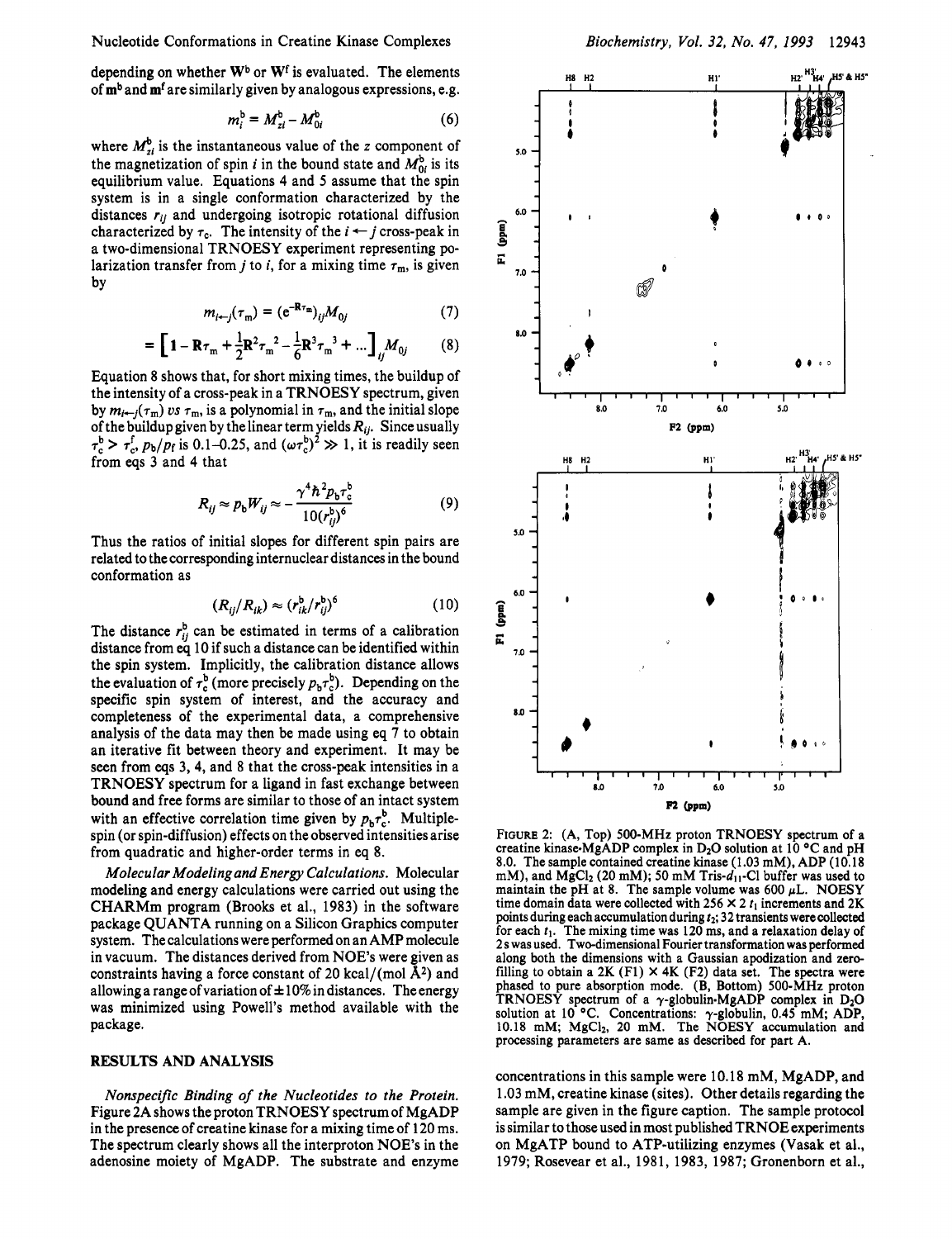



**FIGURE** 3: Concentration dependence of the percentage NOE of the **HI'-H2'** proton pair in a creatine kinase-MgADP complex for a mixing time of 80 ms. The ligand concentration was varied between **1.5** and 10 mM, with the 1igand:enzyme concentration ratio kept constant at 10:1. MgCl<sub>2</sub> was added in sufficient amount to saturate the ligand. The experimental points are represented by circles, and the solid curve represents interpblation through the experimental points.

1984; Banerjee et al., 1985; Landy et al., 1992). In order to investigate the possible contribution of adventitious binding of the nucleotide to the observed NOE's, a similar experiment was performed on a sample containing 10.18 mM MgADP and 0.45 mM  $\gamma$ -globulin, which is not known to have a specific binding site for MgADP. The results of the TRNOESY experiment on this sample, shown in Figure 2B, bear a striking similarity to those in Figure 2A. The negative NOE's for MgADP in Figure 2B indicate that the ligand which is predominantly free in solution is undergoing exchange with slowly tumbling macromolecular complexes. The complexes of MgADP with  $\gamma$ -globulin arise due to nonspecific binding. A third experiment was performed in which  $\gamma$ -globulin was replaced by BSA. BSA is also not known to have a specific binding site for MgADP, and a TRNOE pattern (data not shown) similar to that in Figure 2B was obtained, substantiating the view that nonspecific binding of ADP contributes to the observed TRNOE. The measurements on the  $\gamma$ -globulin sample were repeated after the addition of 100 mM KC1 to the sample. This resulted approximately in 25% reduction in the observed NOE's, indicating that binding of MgADP to the protein does occur and is diminished in the presence of high salt concentration.

In order to assess the extent of weak nonspecific binding in the creatine kinase-MgADP sample and to determine the sample protocol that will minimize this adventitious binding, the following measurements were made. With the ratio of ligand (MgADP) to enzyme concentration kept constant at a value of lO:l, several samples were prepared in which the ligand concentration was varied from 1.5 to 10 mM. The TRNOE was measured in all these samples for a single mixing time of 80 ms. The normalized NOE observed for the H1'- H2' pair is plotted as a function of ligand concentration in Figure 3. This plot clearly shows that the NOE is practically unchanged for ADP concentrations up to  $\sim$  6 mM and then starts to increase rapidly with increasing ligand concentration, going up by a factor of nearly *5* for 10 mM ADP. Since the HI'-H2' distance is considered to be invariant in any conformation of adenosine (DeLeeuw et al., 1980; Rosevear et al., 1983), the increase in NOE at high concentrations must arise from an increase in  $p<sub>b</sub>$  because  $\tau_c^b$  is not expected to change with concentrations in this range.<sup>2</sup> On the basis of the



**FIGURE 4:** (A, Top) Comparison of percentage NOE buildup for HI'-H2' in (D) MgATP and (O) MgADP complexes of creatine kinase at high concentration. The high-concentration-sample conditions wereidentical tothcwfor Figure2A. (B, Bottom) Comparison of percentage NOE buildup for **HI'-H2'** in **(E])** MgATP and (0) MgADP complexes of creatine kinase at low concentrations. The sample conditions for the low concentration were identical to those for Figure *5.* 

known dissociation constants (Reed et **al.,** 1970), the occupation of the active site changes at the most from 95% to 99% with the increase in concentrations. The increase in  $p_b$  by nearly a factor of *5* must, therefore, be due to adventitious binding of the nucleotide to the enzyme.

Since the nucleotides have a negatively charged phosphate chain, adventitious association with the proteins is expected to occur in the vicinity of positively charged regions on the surface of the protein. Thisview is substantiated by the buildup curves shown in Figure 4 for **Hl'-H2'** pairs in MgADP and

 $2$  The assumption that  $\tau_c$  does not increase with protein concentration is based on NMR **data** from studies of enzymebound substrates of creatine kinase (Nageswara Rao & Cohn, 1981; Jarori et al., 1985; Nageswara Rao & Ray, 1992). In these experiments, enzyme concentrations up to about 6 mM were used and no evidence of protein aggregation was found from the line widths of the resonances of enzyme-bound substrates. A related question is whether  $\tau_c^f$  changes and becomes comparable to  $\tau_c^b$  at high nucleotide concentrations possibly due to nucleotide stacking. Although some stacking of the free Mg-nucleotides cannot be ruled out at concentrations of about **10** mM, NOE measurements **on** free nucleotidesat **theseconcentrationswithandwithout** Mg(II),andTRNOE measurements on other enzyme-nucleotide complexes in which adventitious binding effects appear to be negligible, suggest that nucleotide stacking effects are not a significant factor in the NOE measurements on high-concentration samples.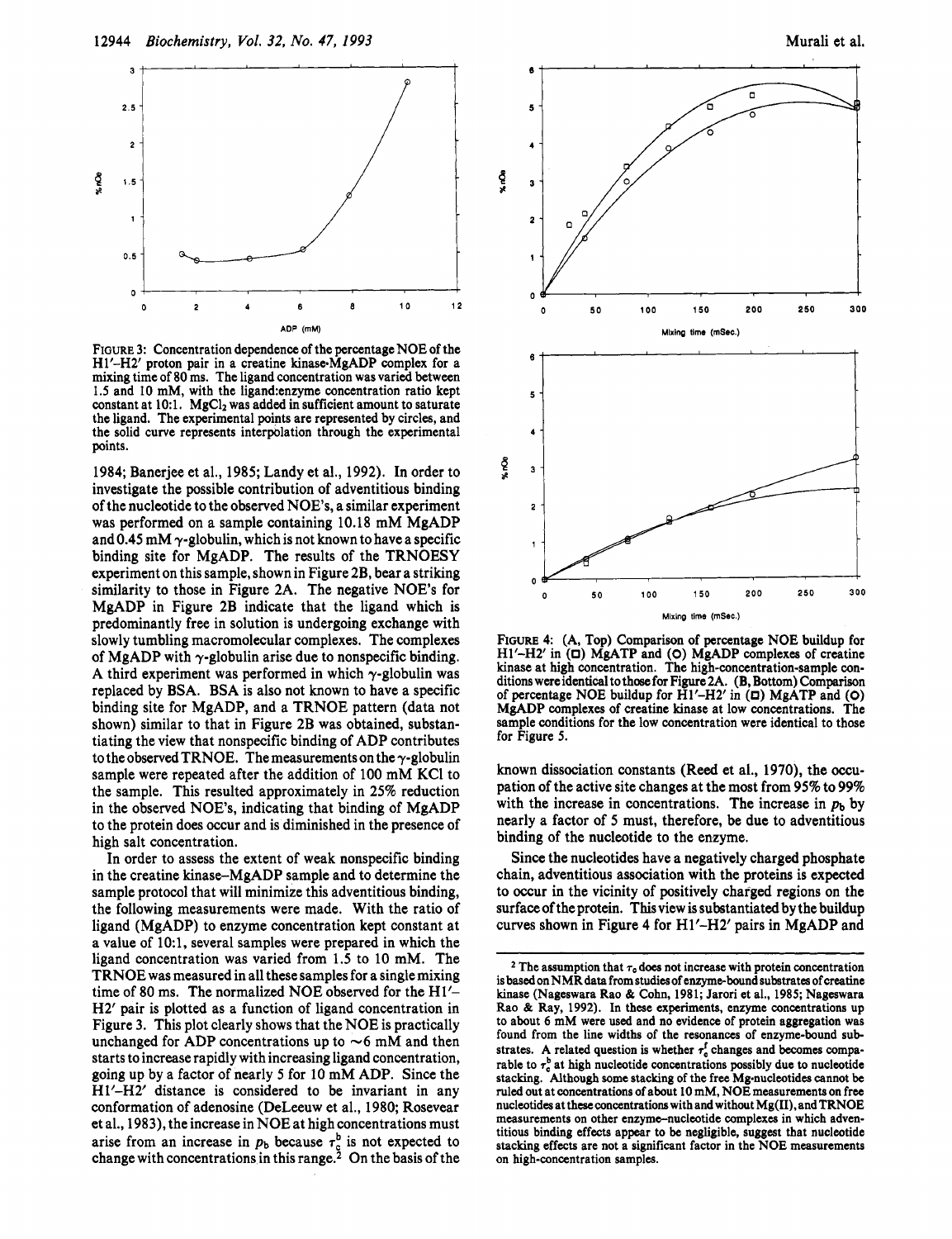

**FIGURE 5: 500-MHz proton TRNOESY spectrum of a creatine**  kinase-MgADP complex in D<sub>2</sub>O solution at 10 °C and pH 8.0. **Concentrations: creatine kinase, 0.364 mM; ADP, 1.47** mM; **MgC12,**  20 mM in 50 mM Tris- $d_{11}$ . The NOESY accumulation and processing **parameters are same as described for Figure 2A.** 

MgATP bound to creatine kinase determined at both highand low-concentration sample protocols. It may be noted that the normalized NOE is consistently larger for MgATP than for MgADP at high concentrations, whereas at low concentrations, at which the weak nonspecific association is negligible, the normalized NOE for the two nucleotides is identical within experimental error. This result shows that the adventitious binding is larger for MgATP, which at pH **8.0** carries two negative charges while MgADP carries only one, consistent with the notion that electrostatic interactions are a major cause for the nonspecific association.

*TRNOE Measurements for Structure Determination.*  Since the results presented above unequivocally establish the presence of considerable weak nonspecific binding of the nucleotides to the protein at high nucleotide concentrations, the TRNOE measurements used for structure determinations of the adenosine moiety at the active sites were performed at low concentrations of about **1.5** mM and with ratios of **1:4**  between the enzyme (sites) and the substrate concentrations (see details of sample conditions given under Experimental Procedures). The low nucleotide concentrations, dictated by the need to minimize the effects of adventitious binding, reduce the sensitivity of the TRNOE measurements. In order to offset this loss of sensitivity, the enzyme-substrate concentration ratio is increased to **1:4** from **1:lO** used in the measurements for Figure 3, thereby increasing the NOE observed. The ratio **1:4** is found to be nearly optimal for this protein. The NOE's involving H8 and H1' provide the most accurate data because these resonances occur in isolated regions in the spectrum with no appreciable overlap from the protein resonances. In contrast, the resonances of **H2', H3',**  H4', and H5' and H5'' ride a broad feature from the protein and the NOE's between these protons are less accurate. Increasing the enzyme concentration any further leads to larger signals from the protein on which the signals of the nucleotides overlap, and thus the accuracy of the NOE measurement is even more impaired. **A** typical TRNOESY spectrum of creatine kinase-MgADP sample from which measurements were made for structure determination is shown in Figure *5.* 



**FIGURE 6: Percentage NOE buildup curves for a creatine kinase-MgADP complex. The sample contained 0.36 mM creatine**  kinase, 1.46 mM ADP, and 20 mM MgCl<sub>2</sub> in 50 mM Tris- $d_{11}$ -Cl at **pH 8.0. Protons involved: (a)** *(0)* **8-1',** *(0)* **8-2', (X) 8-3'; (b)** (+)  $5'/5''$ ; (e) (O)  $2'-3'$ , (D)  $2'-4'$ , (x)  $2'-5'/5''$ ; (f) (O)  $3'-4'$ , (D)  $3'-5'/5''$ , (x)  $4'-5'/5''$ . The solid curves represent theoretically simulated **buildup curves based on the NOE matrix distances given for the**  creatine kinase-MgADP complex given in Table I. External relaxation<br>rates for H8, H2, H1', H2', H3', H4', H5', and H5'' used in the<br>fitting routine were 1, 1, 1, 1.25, 1, 1.25, 2.5, and 2.5 s<sup>-1</sup>, respectively. **The rotational correlation time used for the bound ligand was 7.4 ns. 8-4',**  $(\diamond)$  **8-5'/5'';**  $(\diamond)$  (0)  $1'$ -2',  $(\square)$   $1'$ -3';  $(\triangle)$   $(\triangle)$   $1'$ -4',  $(+)$   $1'$ 

The experimental data of normalized NOE's are plotted in three different groups in Figure **6,** along with the theoretical curves generated as described below.

*Analysis of Data.* The normalized NOE's for each pair shown in Figure **6** were fit with a second-order polynomial in  $\tau_m$ , and the initial slope of the buildup curve was determined for each pair. In performing the fit, the **(0,O)** point was included as part of the data in order that the leading term be linear in  $\tau_m$  and the constant term in the polynomial be minimized. Furthermore, emphasis was placed on fitting the data up to **160** ms, because the correlation times ultimately deduced (see below) show that a second-order polynomial is sufficiently accurate up to this value of  $\tau_m$ . Due to the overlap of the resonances of **H5'** and HS', the two protons were treated as a single spin. Hence the Observed NOE's involving **H5'**  and **H5"** were divided by a factor of **2** before fitting them by a second-order polynomial. The interproton distance calculated from such an NOE is, therefore, an effective distance which yields half the observed NOE and does not represent the distance of the third proton from either **H5'or** H5". Using a value of **2.9 A** for the Hl'-H2' distance and the initial slopes obtained for different pairs along with *eq* **10,** a set of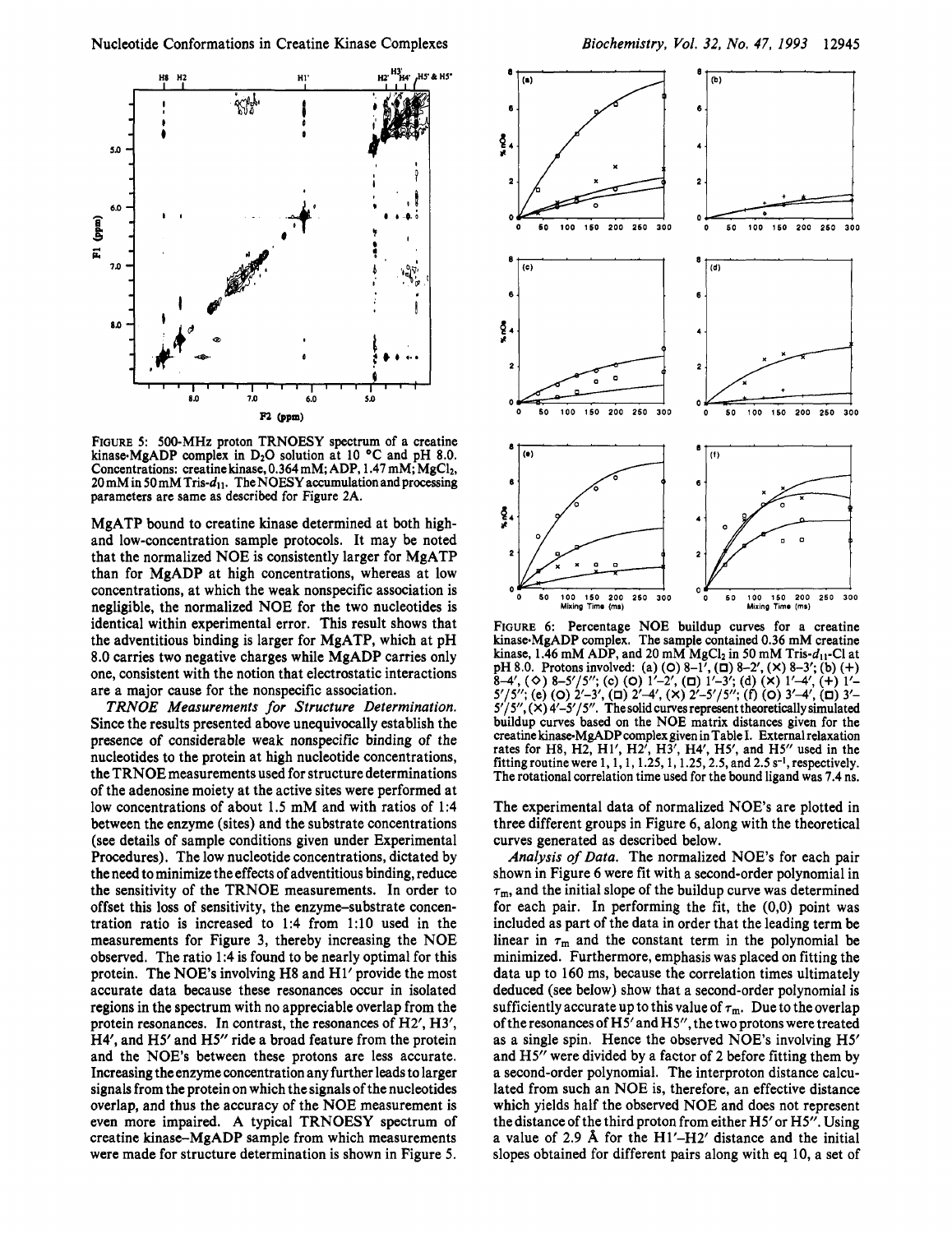**Table I: Interproton Distances in MgADP and MgATP Bound at the Active Site of Rabbit Muscle Creatine Kinase"** 

|                         | distance $(\AA)$ |                            |                  |
|-------------------------|------------------|----------------------------|------------------|
| proton pair             | E-Mg(II)-ADP     | $E \cdot Mg(II) \cdot ATP$ | energy minimized |
| $8 - 1'$                | 3.25             | 3.23                       | 3.56             |
| $8 - 2'$                | 2.40             | 2.42                       | 2.55             |
| $8 - 3'$                | 3.12             | 2.95                       | 3.13             |
| $8 - 4'$                | 3.45             | 3.28                       | 4.35             |
| $8 - 5'$                | 3.35             | 3.57                       | 2.88             |
| $8 - 5''$               | 3.35             | 3.57                       | 4.23             |
| $1' - 2'$               | 2.90             | 2.90                       | 2.92             |
| $1' - 3'$               | 3.78             | 3.19                       | 3.99             |
| $1' - 4'$               | 2.75             | 2.85                       | 3.00             |
| $1' - 5'$               | 4.00             | 3.89                       | 4.41             |
| $1' - 5''$              | 4.00             | 3.89                       | 4.87             |
| $2^{\prime}-3^{\prime}$ | 2.33             | 2.33                       | 2.39             |
| $2' - 4'$               | 2.70             | 2.95                       | 3.97             |
| $2' - 5'$               | 3.40             | 3.19                       | 4.02             |
| $2' - 5''$              | 3.40             | 3.19                       | 4.42             |
| $3' - 4'$               | 2.37             | 2.52                       | 3.00             |
| $3' - 5'$               | 2.50             | 2.61                       | 2.29             |
| $3' - 5''$              | 2.50             | 2.61                       | 2.56             |
| $4' - 5'$               | 2.30             | 2.28                       | 3.01             |
| $4' - 5''$              | 2.30             | 2.28                       | 2.52             |

**<sup>a</sup>The distances obtained from the complete relaxation matrix fit of**  the NOE data are given in column 2 for the creatine kinase MgADP complex and column 3 for the creatine kinase-MgATP complex. The **last column represents the energy-minimized distance for both the complexes.** 

distances were obtained for the bound conformation. This calibration using the Hl'-H2' distance also yields a value of  $p_b \tau_c^b$  (see eq 9). Using these parameters, the complete relaxation matrix equation is set up and cross-peak intensities for each spin pair are calculated as a function of mixing time  $(\tau_m)$ , according to the prescription of eqs 1–8. In order to fit the experimental data for larger mixing times  $(>160 \text{ ms})$ , contributions from any external relaxation mechanisms were added as a leakage term to each diagonal element of the relaxation matrix (see caption of Figure 6). For free MgATP, a set of distances representing an energy-minimized structure was used (Landy et al., 1992). The buildup curves thus calculated are compared with the experimental data. At this stage, any of the parameters (the correlation times, distances, and the leakage term) may be adjusted to improve the agreement between the calculated buildup curves and the experimental data. The correlation times finally chosen were  $\tau_c^b$  = 7.4 ns and  $\tau_c^f$  = 0.3 ns (assuming complete saturation of the enzyme active sites). The solid curves in Figure 6 are calculated for the best fit obtained. The scatter in the experimental data involving the spins of H4'-H5' and H5", H3'-H5'and H5", and H3'-H4' is mainly due to the fact that these resonances ride on a broad feature from the protein protons and thus the fit to these data appear relatively poorer (Figure *6f).* The interproton distances obtained for MgADP and MgATP complexes from this TRNOE analysis are listed in Table I.

*Energy Minimization Calculations.* In order to examine the energy implications of the NOE-determined distances on bound nucleotide structure by using the CHARMm program, the distance constraints were applied in a sequence of five steps starting from H8-H2' and H8-H3' distances. These two distance constraints are the most significant determinants for the glycosidic torsion angle. In the second step, additional constraints from H8-Hl' and Hl'-H4' distances were used. The Hl'-H4' distance constraint altered the sugar pucker, and the glycosidic torsion was also altered to include the H8- H1' distance constraint along with the earlier ones. Next, H<sub>1</sub>'-H<sub>2</sub>', H<sub>1</sub>'-H<sub>3</sub>', H<sub>1</sub>'-H<sub>4</sub>', H<sub>2</sub>'-H<sub>3</sub>', H<sub>2</sub>'-H<sub>4</sub>', and H<sub>3</sub>'-

**Table 11: Various Torsiofi Angles and the Pseudorotation Phase Angle** *p* **for the Ribose at the Active Site of Creatine Kinase"** 

| torsion                                                                             | angle (deg) |  |  |
|-------------------------------------------------------------------------------------|-------------|--|--|
| $\chi$ (O' <sub>4</sub> -C' <sub>1</sub> -N' <sub>9</sub> -C <sub>8</sub> )         | 51          |  |  |
| $\nu_0(C_4 - O_4 - C_1 - C_2)$                                                      | $-22$       |  |  |
| $\nu_1(O_4-C_1-C_2-C_3)$                                                            | 6           |  |  |
| $\nu_2(C'_1 - C'_2 - C'_3 - C'_4)$                                                  | 9           |  |  |
| $v_3(C' - C' - C' - C' - C')$                                                       | -22         |  |  |
| $\nu_4(C'_3-C'_4-O'_4-C'_1)$                                                        | 28          |  |  |
| $\gamma$ (O's-C's-C' <sub>4</sub> -C' <sub>3</sub> )                                | $-165$      |  |  |
| $p = \tan^{-1}\left[\left(\nu_4 + \nu_1\right) - \left(\nu_3 + \nu_0\right)\right]$ |             |  |  |
| $[2\nu_2(\sin 36^\circ + \sin 72^\circ)] = 70.45^\circ$                             |             |  |  |

**"The definitions used for various torsion angles are the same as described by Sanger (1984).** 



**FIGURE 7: Schematic drawing showing the glycosidic torsion of the adenine base with respect to the ribose sugar.** 

H4' distance constraints were added to get the overall sugar pucker. This step typically disturbed some of the previously optimized distances involving H8 and the other sugar protons, and the following final two steps were introduced to iteratively fine-tune such discrepancies. In step 4, along with those constraints applied in step 2, additional constraints such as Hl'-H2', H2'-H3', and all distances involving the H5' and **H5''** protons were included. **As** mentioned above, because of the overlap of H5' and H5" resonances, the NOE measurements yield an effective distance rather than the actual distances to these protons and, therefore, these distances were allowed to vary over a range of  $\pm 25\%$  in the calculation. This step fixed the H5' and H5" orientation with respect to the H8 proton. In the last step, the constraints on H8-H2', H8-H3', H8-H1', H8-H4', H1'-H2', H1'-H3', and H1'-H4' distances were all brought back in order to refine the structure and minimize the distance deviations that arose from constraints applied in step 3. The final set of distances, obtained by energy calculations, compatible with the NOE-determined distances (Table 1) yielded a structure with an energy of about *5* kcal over the structure without any distance constraints. The distances in the final structure correspond to a glycosidic torsion angle  $(\chi)$  of 51  $\pm$  5°, and the various sugar torsions are listed in Table II. The phase angle of pseudorotation  $(p)$  is 70.5 $\degree$ for both the MgATP and the MgADP complexes. This pseudorotation angle corresponds to a  $_{4}^{0}$ T sugar pucker (Altona & Sundaralingam, 1972; DeLeeuw et al., 1980). The orientation of the adenine ring with respect to the ribose for the MgATP complex is depicted in Figure 7.

*NOES between Nucleotide and Enzyme Protons.* The **2D**  spectrum of the low-concentration sample, shown in Figure *5,* shows rather prominent cross-peaks between the protons of the enzyme and H8, H2, and H1' of ADP. These cross-peaks are not due to exchange between bound and free ligands because no measurable chemical shifts exist between the two species. Therefore, these intermolecular cross-peaks indicate proximity between these nucleotide protons and the corresponding enzyme protons. Among the TRNOE experiments on such systems published thus far, examples of those that showed significant protein-ligand NOE's are few and far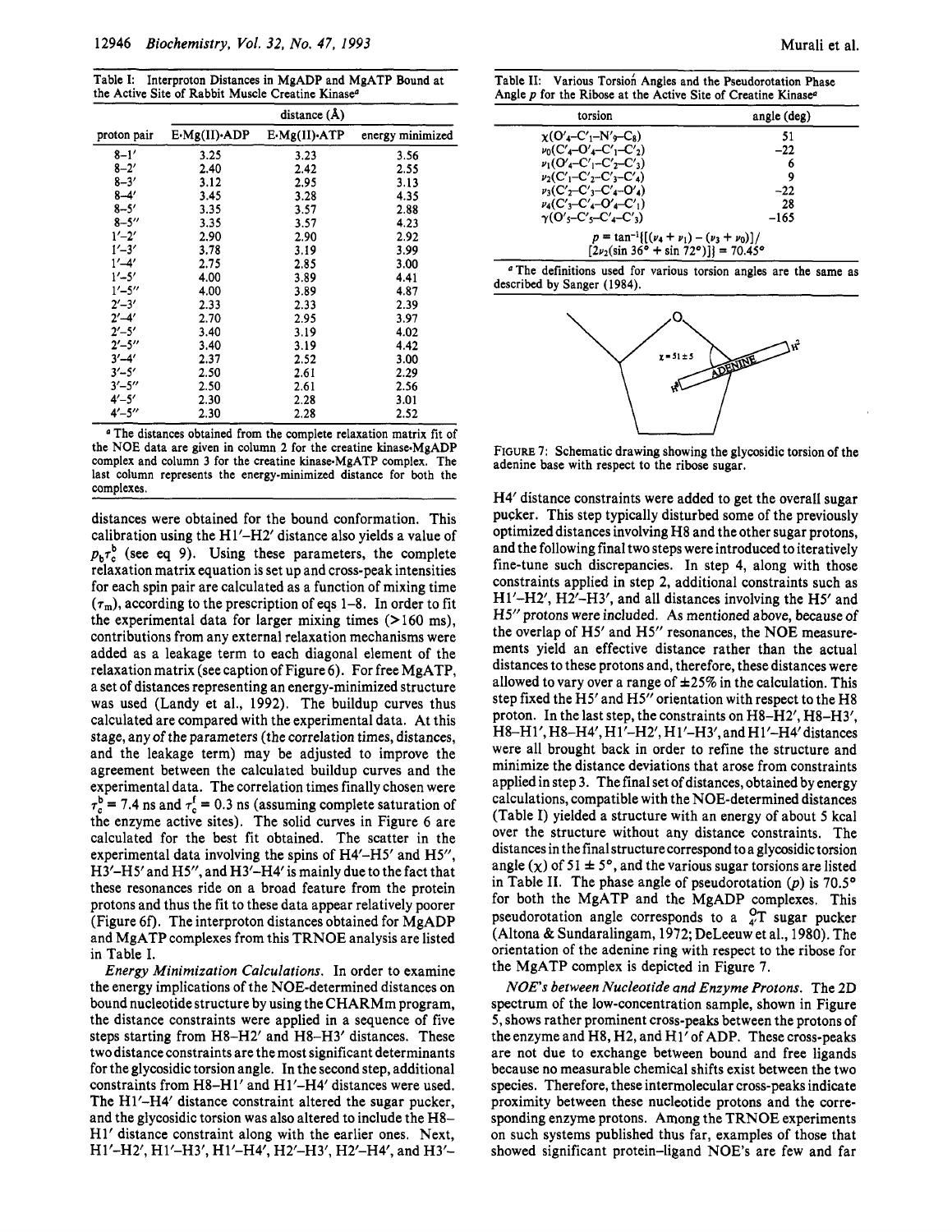between (James, 1976; Anglister et al., 1989). It may be noted that these intermolecular cross-peaks are not readily seen in the spectrum of the high-concentration sample shown in Figure 2A, since the fractional NOE's are much weaker for the intermolecular NOE's due to the higher ligand and enzyme concentration ratio. The possibility of observing ligand proton NOE at a ligand concentration of 4: 1 was proposed in an earlier study of creatine kinase-nucleotide complexes by James (1976). The chemical shifts of the enzyme protons, viz. one at 7.85 ppm close to H8, one at 7.6 ppm close to H2, and another at 6.95 ppm close to Hl', suggest a tryptophan residue. A similar observation was made by Vasak et al. (1979).

## **DISCUSSION**

The special feature of TRNOESY spectra that the diagonal peaks arise from the free substrate and the cross-peaks which represent the NOE arising from the bound substrate is due to the fact that under fast-exchange conditions the average relaxation matrix elements are dominated by the bound substrate so long as  $p_b \tau_c^b \gg p_f \tau_c^t$  (see eq 9). In obtaining this condition, there is sufficient latitude in the choice of  $p_f/p_b$ depending on the ratio  $\tau_b/\tau_f$ . Since the sensitivity as well as the ease of experimental measurement is optimized by choosing as large a value of  $p_f$  as this condition allows, substrate concentrations exceeding that of the enzyme (sites) by a factor of 10 or more were used in a number of previously published TRNOE measurements on various enzyme complexes. For substrates such as the nucleotides, which contain charged phosphate groups, and are thereby likely to associate due to electrostatic interactions, the large excess of free nucleotide facilitates adventitious binding at the positively charged regions on the protein surface. The extent of such weak nonspecific binding, the multiplicity of such sites, and the relative dissociation constants depend on the particular enzymesubstrate complex and the sample protocol. However, since the experimental NOE's in such samples will now be due to exchange between the substrate bound at the (specific) active site and the nonspecific site(s), a significant contribution from weak nonspecific binding is potentially capable of vitiating the structures deduced from these measurements.

The TRNOESY measurements presented in this paper using high- and low-nucleotide-concentration protocols, and the experiments with  $\gamma$ -globulin and BSA, clearly show that, in samples containing 1 mM creatine kinase (sites) and a 10 fold excess of nucleotide, adventitious binding exceeds the binding at the active site. The concentration dependence of the TRNOE of the  $H1'$ - $H2'$  pair (Figure 3) shows that the active-site-bound nucleotide predominates for nucleotide concentrations below **5** mM. For different enzyme-substrate systems this demarcation in the concentration is likely to vary and the choice of optimal sample protocol for structure measurements at the active site needs to be determined by deliberate experimentation. For the creatine kinase complexes, a nucleotide concentration of approximately 1.5 mM was used with a 1:4 enzyme (site):substrate ratio. This choice has led to the circumstance that a number of NOE's used for structure determination are less than 2%. Nevertheless, since the adventitious binding is negligible at the low substrate concentration chosen, the structure deduced is representative of the substrate at the active site. It may be noted that the separation of the NOE arising due to the specific active-site binding from that due to adventitious binding became possible because the latter is considerably weaker. The dissociation constant of MgATP binding is known to be  $50-100 \mu M$  (Reed

et al., 1970), which according to the data in Figure 3 suggests that the adventitious binding occurs at dissociation constants larger than about 2 mM.

Analyses of NOE data for structure determinations of macromolecular systems and complexes are based on theories that assume an isotropic reorientation characterized by a single correlation time. The complexity of NOE theories in the presence of internal motions and/or anisotropic reorientation make the analysis of data for distance determination almost intractable. Attempts have been made to argue that the errors in the distances determined by ignoring the internal motions may not be serious. Such rationalizations are not entirely general. However, in the case of nucleotides bound to ATPutilizing enzymes,  ${}^{13}C$  NMR line shapes of  $[2-{}^{13}C]$ ATP bound to a number of these enzymes, including creatine kinase, are accounted for reasonably by an isotropic correlation time appropriate for the molecular mass of the protein (Nageswara Rao & Ray, 1992). This conclusion implies that the glycosidic rotation of the adenosine moiety, which persists unimpeded even at high solvent viscosities (2000 cP), is nevertheless arrested in the enzyme-nucleotide complexes. Thus the use of a single correlation time for the bound complexes in the analysis of TRNOE data appears justified, whereas such a procedure for the free nucleotides is decidedly an approximation. This approximation is, however, not likely to be serious in the calculation of the relaxation matrix elements because the contribution of the free substrate to these elements is relatively small.

The correlation time deduced for the bound complexes by fitting the NOE data used for structure determination is about 8.0 ns. This value is almost 4-5-fold smaller than the 30-40 ns appropriate for a protein of the size of creatine kinase. Correlation times in the range 2.4-12 ns for complexes of protein molecular mass in the range 40-64 kDa were also deduced from previously published TRNOE measurements (Rosevear et al., 1987; Williams & Rosevear, 1991). If a calibration distance, such as the Hl'-H2/ distance in the nucleotides, is used in the calculation, the distances determined are unaffected, because the actual value of the correlation time does not affect the distance ratios (see eq 10). The lower value of the correlation time deduced indicates that the normalized NOE values are severalfold smaller than those expected on the basis of the size of the protein. Part of this lowering of the NOE is likely to be due to the fact that dipolar interactions with the protein protons are not included in the calculation. Thus the magnetization shared by the protein protons is not properly taken into account. This problem merits further investigation, and its resolution may well include the acquisition of some information regarding the protein protons in the environment of the substrate protons at the active site.

It may be noted that when the NOE data from the samples with the high nucleotide concentrations (Figure 2A) were used for the analysis by ignoring the nonspecific binding effects entirely, we also found a preferred *anti* conformation for the adenosine and the correlation time  $\tau_c^b$  of 42 ns. This suggests that although the value of  $\tau_c^b$  appears reasonable for the protein size, its value is inflated by a factor of about 5 by using a  $p<sub>b</sub>$  value appropriate for saturating just the active site. In actuality, the nonspecific binding enhances  $p_b$  by that factor.

The use of energy minimization calculations to refine the NOE-determined distances seems to compensate for some of the inaccuracies in the latter. For example, the deviations in the distances involving H5' and HS' and in distances such as